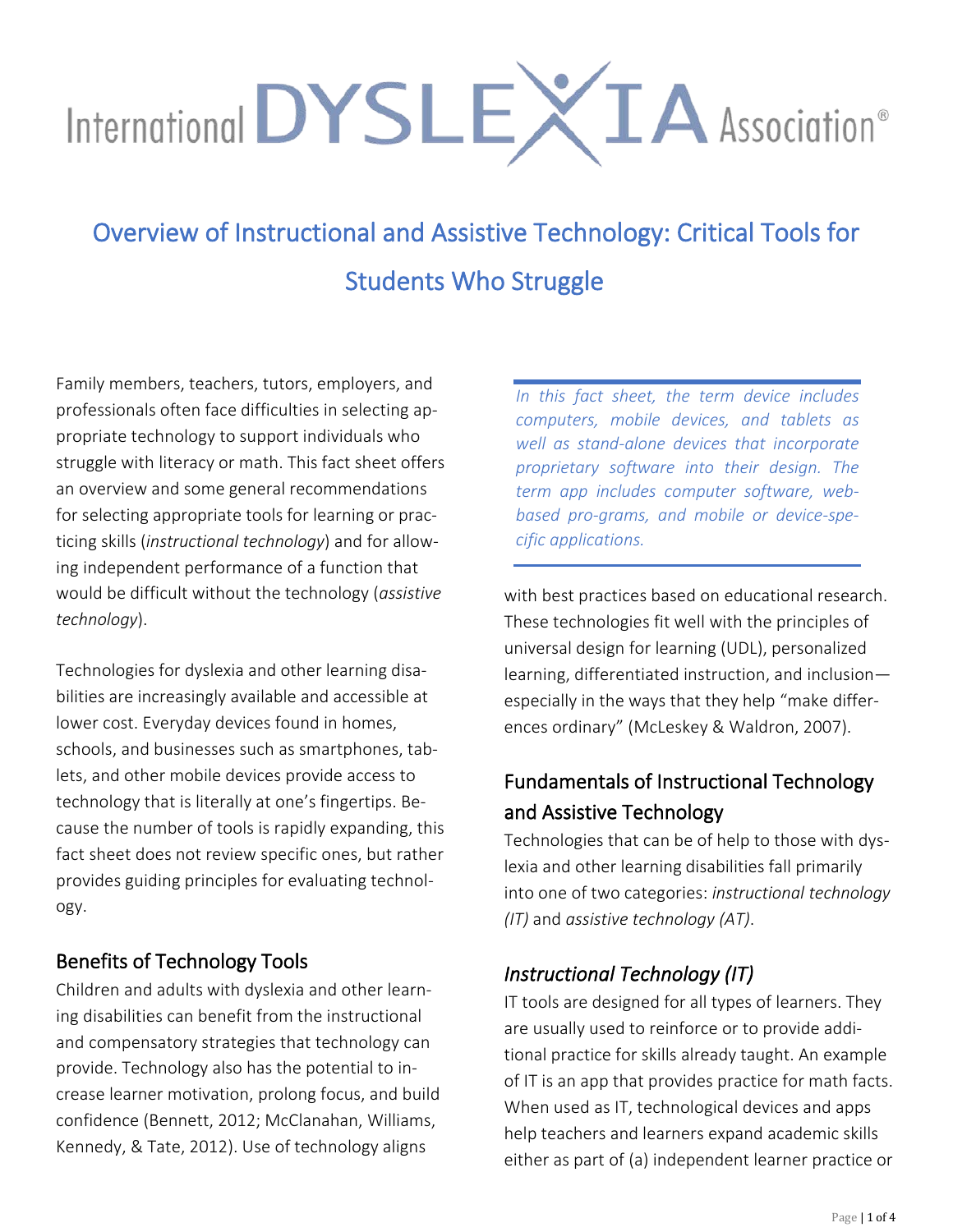*Universal Design for Learning (UDL), personalized learning, differentiated instruction and inclusion are all terms used to describe aspects of teaching and learning that allow all students to learn and succeed by making sure they can engage with learning in a way that works for them.* 

(b) explicit teacher-led instruction. However, to improve skills, both devices and accompanying software programs must be well designed with accurate content validated by scientific research and must align with the student's reading curriculum. When evaluating IT, make sure there is an intuitive and user-friendly interface along with clear instructions for the intended user (Ishizuka, 2011). Tools designed for independent practice need timely corrective feedback and professional sound and images to support learning. People with learning disabilities may also have attention issues, so it is important to select apps with few distracting images or sounds or that allow sounds and images to be modified. (Winters & Cheesman, 2013).

To support learning, tools need to have a clear focus that is aligned with the learner's needs and one or more of the areas identified as essential for proficient reading, spelling, and writing. These skills fall into one of two areas: 1) word identification skills (letter identification and formation, phonemic awareness, explicit phonics, morphology, and text fluency) or 2) language comprehension (vocabulary, background information, language structures, verbal reasoning, and literacy knowledge) (National Institute of Child Health and Human Development, 2000; Scarborough, 2001). These guidelines apply to all types of apps, as all academic tasks require a fluid and automatic command of literacy skills as well as the targeted skill of the app. For example, understanding math word problems requires good language comprehension as well as competent number sense and calculation skills.

#### *Assistive Technology (AT)*

An *assistive technology (AT)* tool allows a learner to complete a task that the learner could not complete independently. An example of AT is providing a screen reader for someone who is visually impaired. Without the screen reader, this individual could not read what's on a page; with it, he or she would be able to access the text independently. This example makes it obvious that technology access can be a vital tool for student learning, and text-to-speech (TTS) technology that translates written text into audio can be as vital for students with dyslexia as a screen reader is for someone who is visually impaired.

*Be sure to ask about AT devices, services, and accommodations. The Individuals with Disabilities Education Act (IDEA), which is the federal law that governs public K–12 special education, requires that AT must be considered for every student who has an individualized education program (IEP). AT can provide critical support for individuals with mild or moderate disabilities by reading text aloud, supporting writing through word prediction, converting speech into written words, aiding brainstorming and organization during writing, or supporting spelling and other written language conventions. In addition, if an individual has a Section 504 plan or if the Americans With Disabilities Act (ADA) applies, technology is often an important accommodation component.* 

AT can support various aspects of literacy by helping individuals gather information through reading and express their knowledge and thinking through writing in ways not possible without AT. However, not every device or app is appropriate for every task. When considering AT, the user and his or her support team need to consider several aspects, such as the following four components—Student,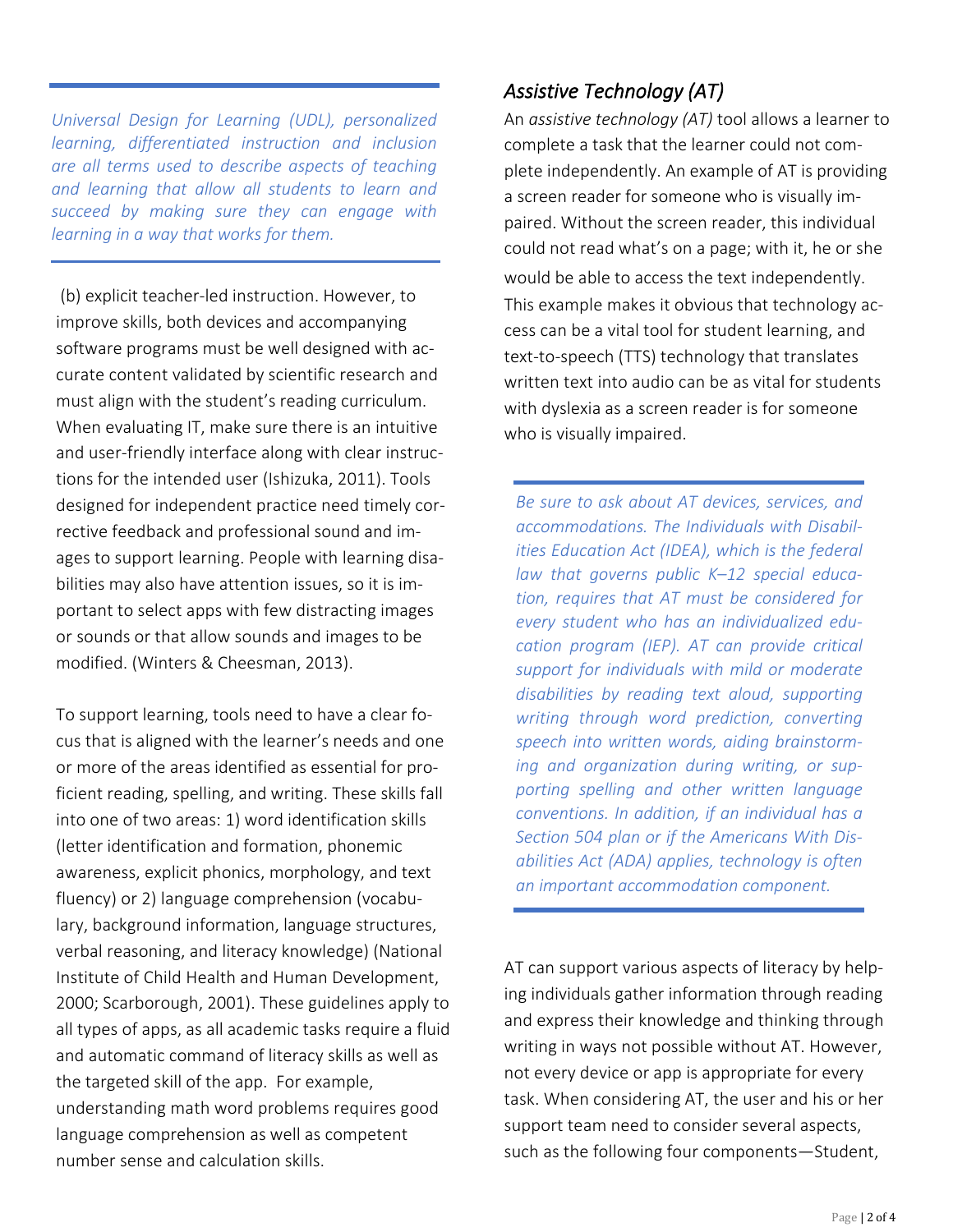Environments, Tasks, and Tools—in the SETT framework (Zabala, 2005):

- Student. The Student, or individual, component focuses on the specific characteristics of the AT user, including strengths, challenges, interests, and preferences. Essentially, this component describes *who* the user is.
- **Environments.** The Environments component focuses on the setting in which the tool is going to be used. For a student, this may include characteristics of the classroom or home study area. For an adult, this may include the individual's workplace such as an office, workstation, or other work setting. Essentially, this component describes *where* the user will be using the AT.
- Tasks. The Tasks component focuses on the specific tasks that the user needs to do in order to successfully meet requirements and expectations. Often a task involves several subtasks. In addition, in any single environment, multiple tasks are likely to exist. Essentially, this component describes *what* the user needs to do.
- Tools. The Tools component focuses on the specific tools the person needs to successfully complete the identified tasks. This component begins by identifying already available tools, such as a classroom computer, tablet, or personal smartphone. Then this component identifies potential devices and/or apps that might be better suited to the specific Student, Environments, and Tasks described in the previous components. Essentially, this component describes *how* the user is going to accomplish the tasks in the environment.

## Practical Tips for Evaluating and Using Both IT and AT

When selecting either IT or AT, these guiding principles will increase the likelihood of successful technology use:

• Whenever possible, try low-tech before mid-/high-tech. Low-tech IT/AT doesn't involve electricity (no batteries or cords), is often inexpensive, is generally simple to use, and focuses on a single task. For example, pencil grips and cushioned pens help writers hold a pencil or pen correctly to increase the legibility and fluency of their writing. However, if a low-tech solution does not work, then the user should try mid- or high-tech. Mid-/high-tech uses electricity, is often more complex and expensive than low-tech, and may focus on one task (mid-tech) or multiple tasks (high-tech) (Winters, 2014).

- When considering technology, one "size" does not fit all(Winters, 2014). Many fac-tors need to be considered when choosing technology, whether a device or an app. Chief among these is the user's preferences, strengths, and challenges. Therefore, a good approach to technology is to offer or try several options in order to find the best de-vice or app fit for the user and the specific task.
- Whenever possible, take advantage of a trial offer or lite version of a device or app. Even after careful consideration of the im-portant factors that go into choosing a de-vice or app to use, its appropriateness may not be fully evident until actual use. There- fore, trying a device or app through a trial- offer or lite version first can increase the likelihood that the user will find the best device or app (Winters, 2015).
- After getting a new tool, be sure to fully explore it and get plenty of practice with it before using it in a real-life or important situation. High-tech IT/AT tools usually come with numerous features and settings. To increase the likelihood that users will experience success, they need to be very familiar with those features and settings. Both training and practice may be required, in-cluding practice with the tool when no pressure exists for quick and efficient use. Making sure the user is skilled at using the tool and verifying that the tool is actually working as intended are